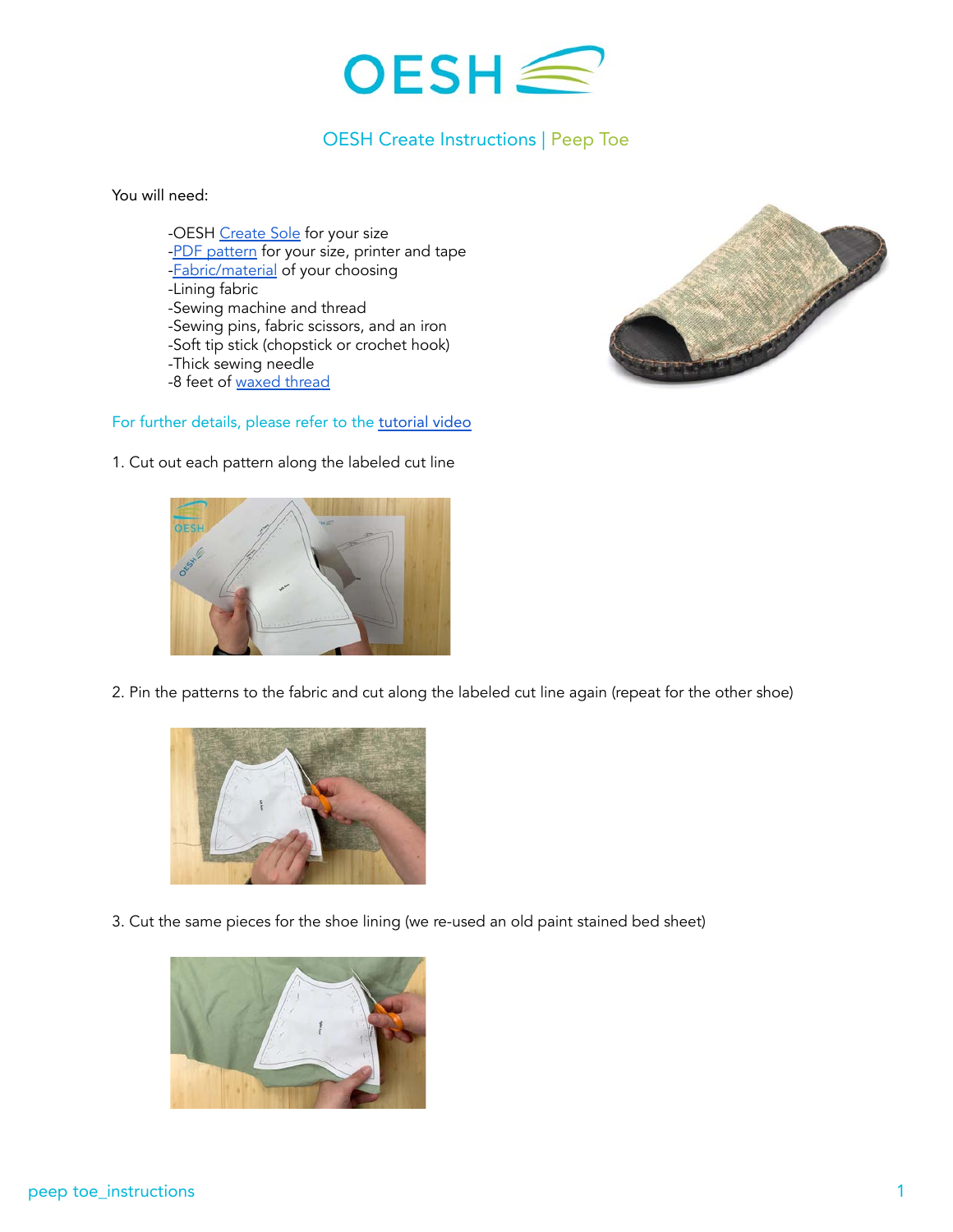4. Flip to pin both fabrics with the fronts facing each other



5. Mark 2 inches to stay unsewn to turn the fabric out later (we recommend these spots to be the most invisible)



6. Prepare to sew your toe and heel pieces, allowing a 3/8" seam (keeping the edge of the fabric on the 3/8" line)



You should end up with this 2 inch opening

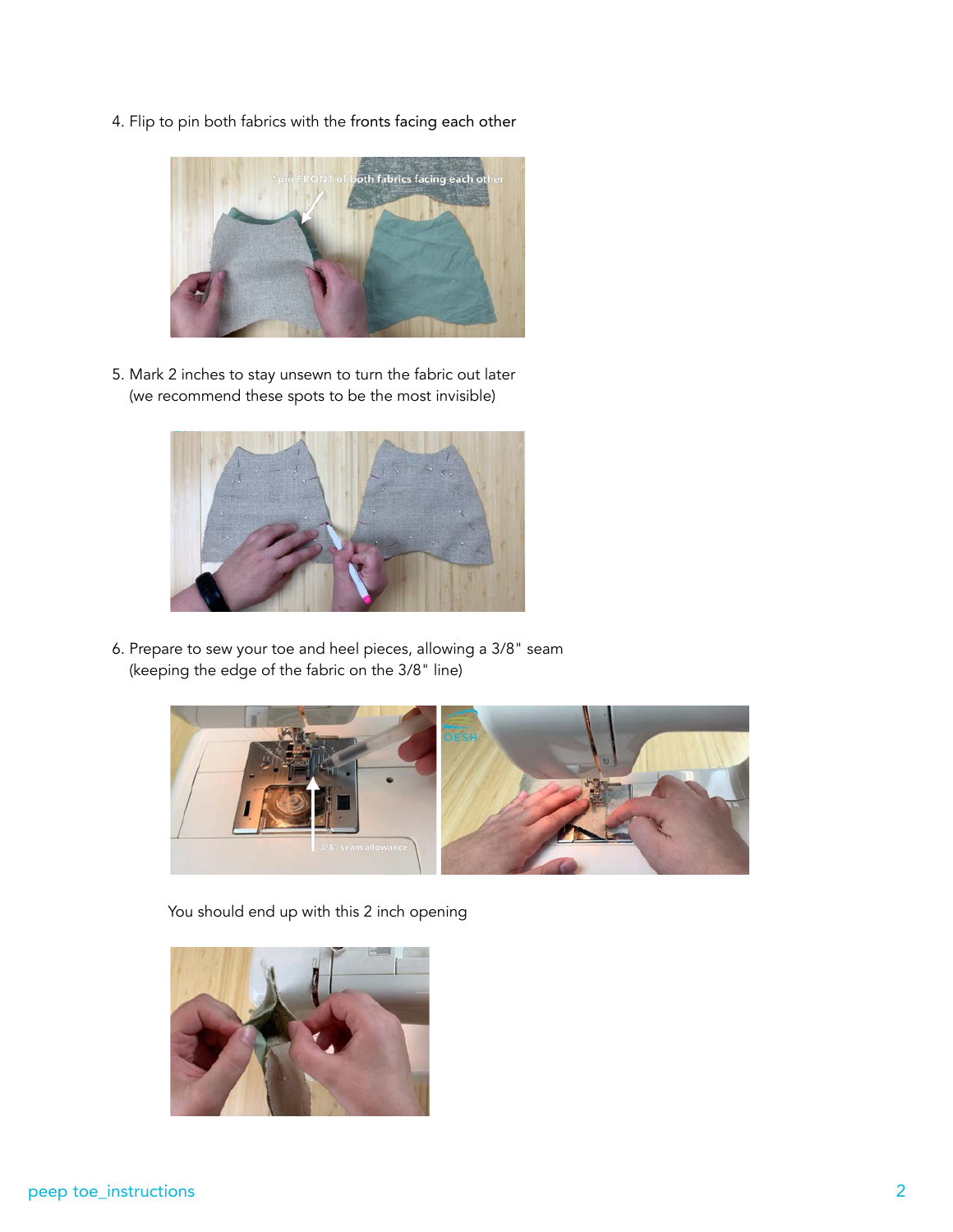7. Trim all the corners and cut off extra fabric on both pieces, except for at the 2 inch opening



8. Turn both pieces inside out (use a crochet hook or chopstick to help push out the corners)



9. Iron the edges and fold in the extra 2 inch tabs. Iron again to create an edge, and sew up the gaps (repeat for the other shoe)



10. To mark the stitching holes, cut along the line of holes on the pattern. Line up the bottom sew line with your fabric, and mark the holes with a pen (these marks will mostly be covered with stitching)

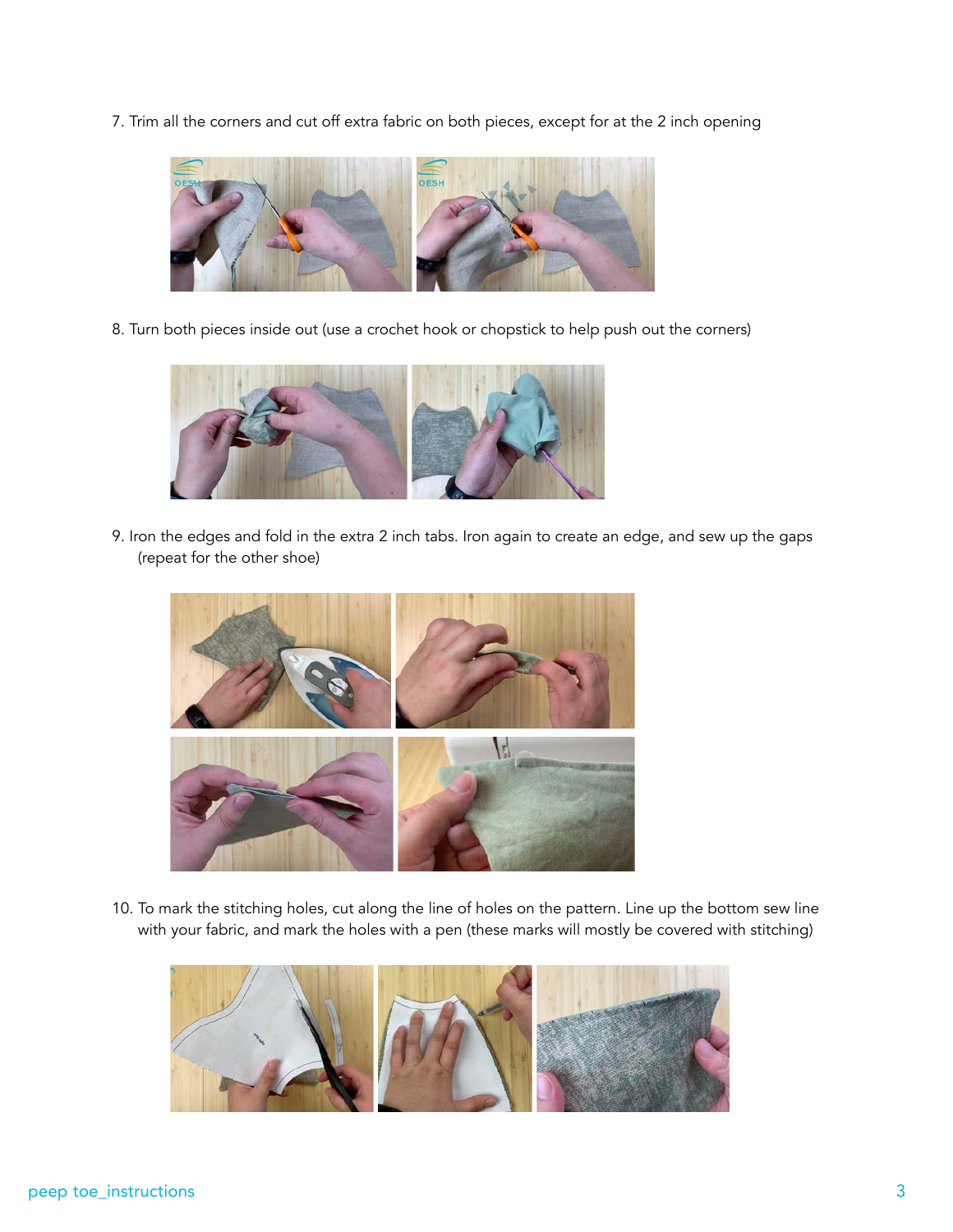## Time to stitch to the OESH Sole!

- 11. Cut about 8 feet of waxed thread and thread a thick sewing needle
- 12. We will start stitching at the inside bottom circle hole



13. Stitch through the edge of the sole, then through the first marked hole of the fabric. Pull your needle through, leave about 6"



14. Double knot the tail and stitching thread

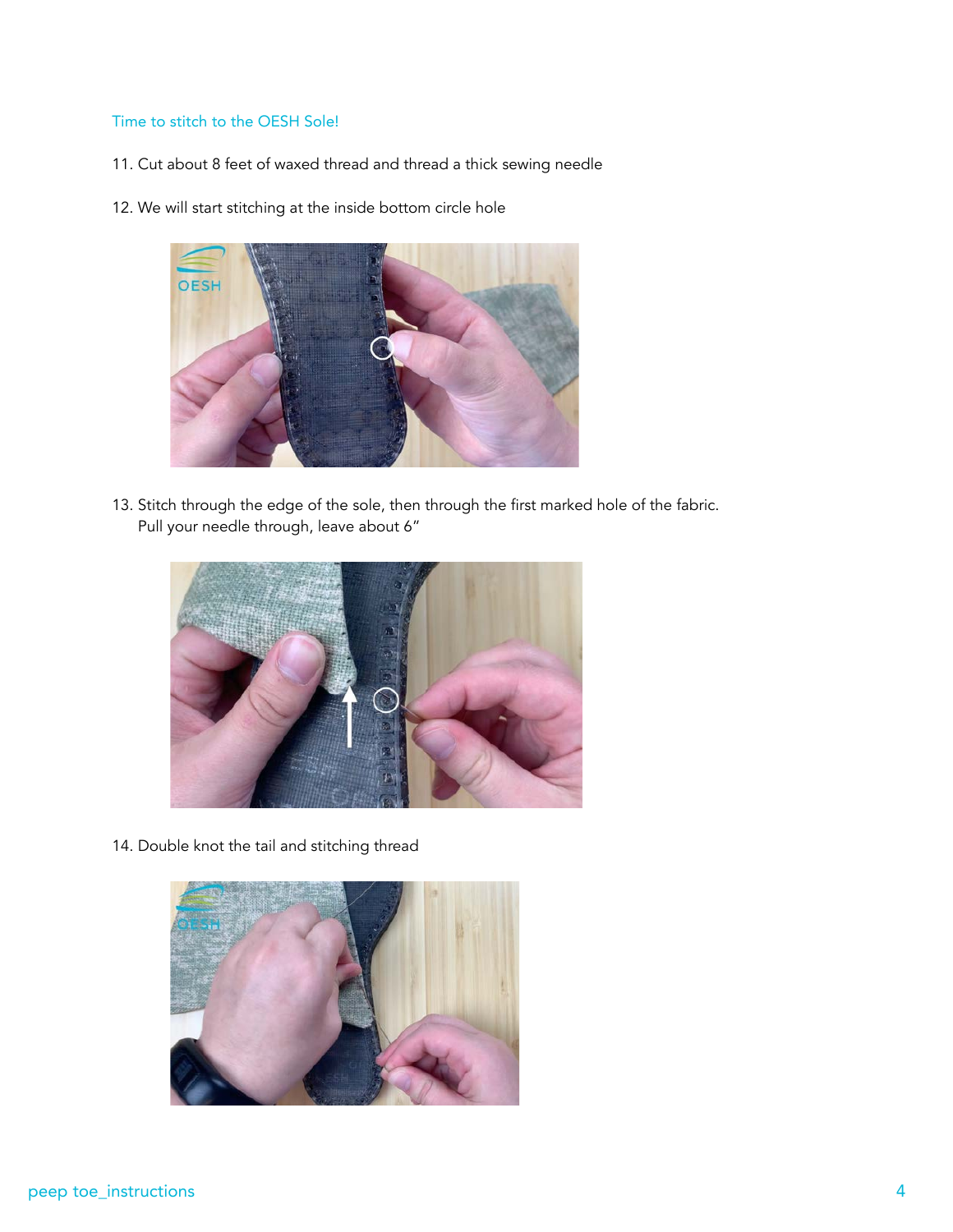## Now, we start the blanket stitch!

15. Hold your stitching thread to the left of the holes, pierce through the next hole in the OESH Sole and through the next marked hole in the fabric. Pull your thread through and tighten



16. Continue stitching along the marked holes (keep your stitches on top of the fabric)



17. The top edge will pause 2 at the top marked circle hole Continue stitching just the OESH Sole, keeping track of the next circled hole



18. Pick the fabric up at the next circled hole. Continue stitching to the bottom circled hole